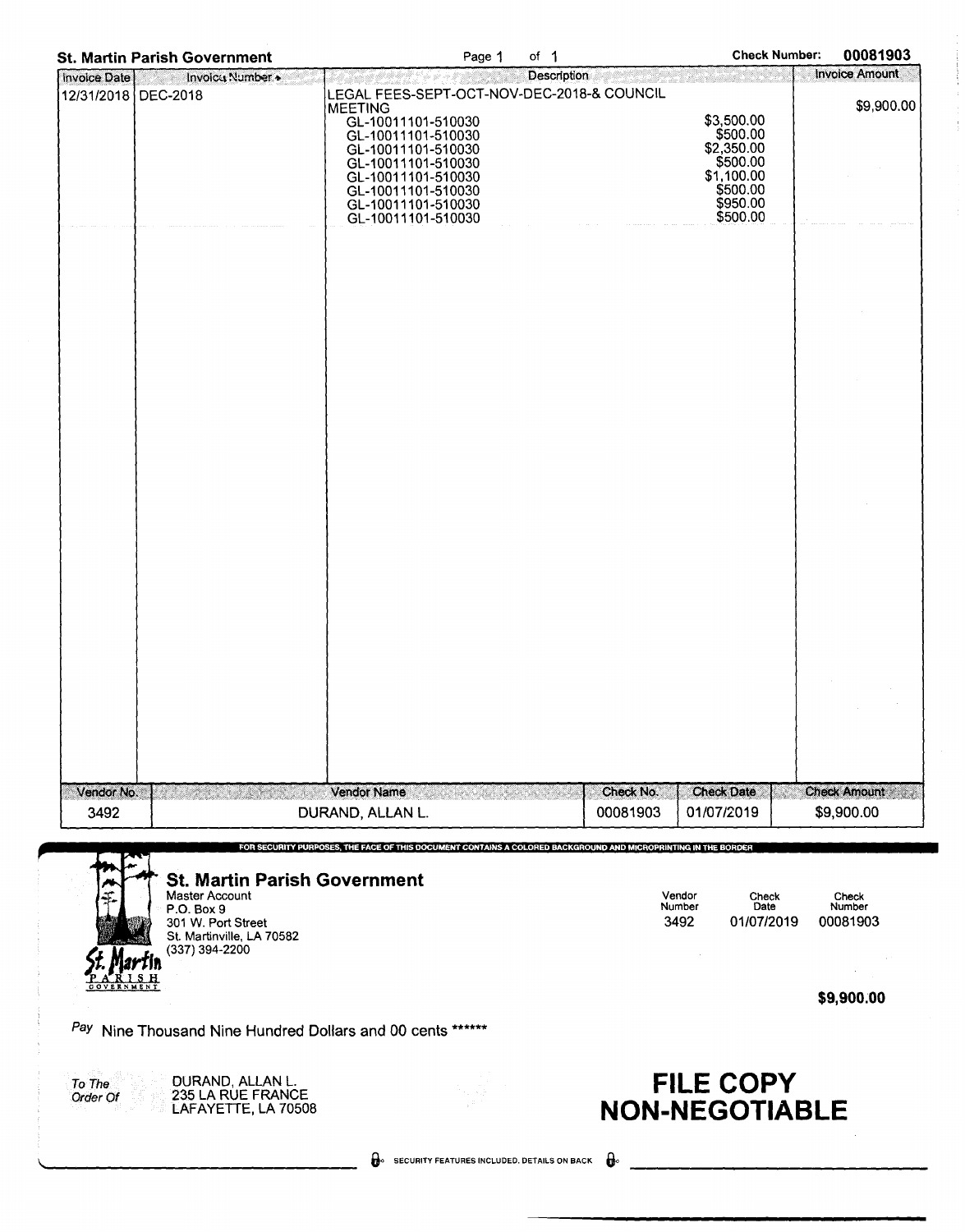◆ こうか 大の オブラ しゅめた コンコ キセン

is a contribution of the velocity of the converting one is the contribution of the contribution of  $\mathcal{L}_1$  is the contribution of the contribution of the contribution of the contribution of the contribution of the contr



 $\begin{array}{c}\n\bullet \\
\bullet \\
\bullet \\
\bullet\n\end{array}$ DO NOT WEITER ARE NEW ARRENT BELOW THIS LIKE THE TRANSPORTED BELOW AND CHANGE WERE ARRESTED FOR A STATE THAT THE ARREST AND ARREST AND A STATE THAT A STATE OF A STATE OF A STATE OF A STATE OF STATE OF A STATE OF STATE OF A ţ

 $\pmb{\epsilon}$ 

 $\bar{A}$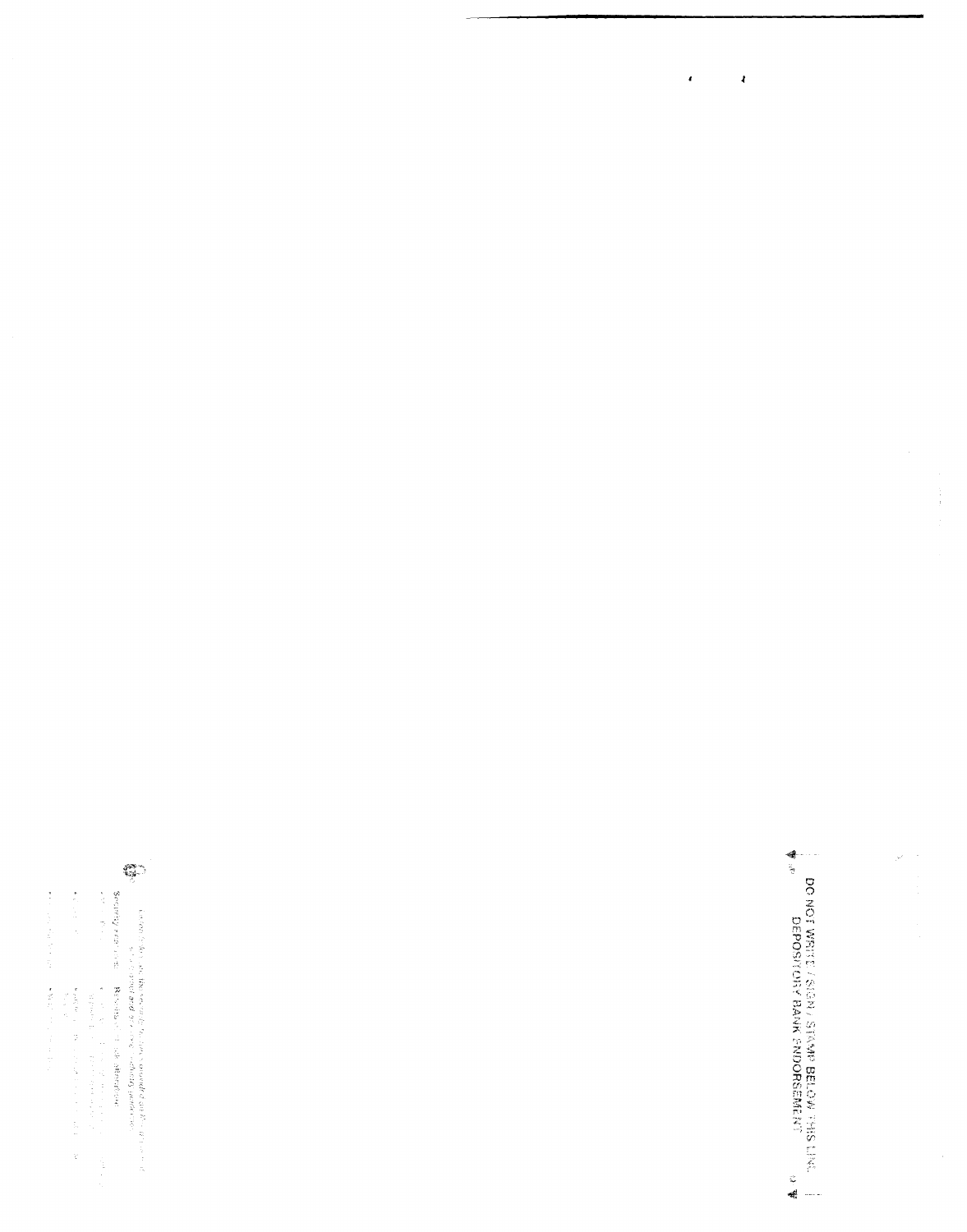### **ALLAN L. DURAND**

ATTORNEY ATLAW 235 La Rue France Lafayette, Louisiana 70508



ST. MARTIN PARISH GUVERNMENT

Phone: (337) 237-8501 Fax: (337) 232-9599 E-mail: durand@plddo.com

December 27, 2018

St. Martin Parish Government c/o Mr. Chester Cedars, President P.O. Box 9 St. Martinville, LA 70582

 $\mathcal{L}^{\pm}$ 

Re: Invoice for Legal Services September through December 2018 

Dear Chester:

I have to confess that I was so busy on other things that I neglected to prepare bills for my work for the Parish for September, October and November. As a result, I put all of those together on the December bill, which I hope does not cause any problems for accounting. If it does, please let me know, and I will be glad to send four different bills.

As always, if you or any of the Council have any questions about the attached bill or any of the work that was done, I will be more than happy to meet with anybody at any time and answer any questions which anyone might have.

It has been a genuine pleasure to be of service to the Parish Government this year, and I look forward to providing any services that might be helpful in the future.

Most sincerely yours,

ALLAN L. DURAND

ALD/dd attachment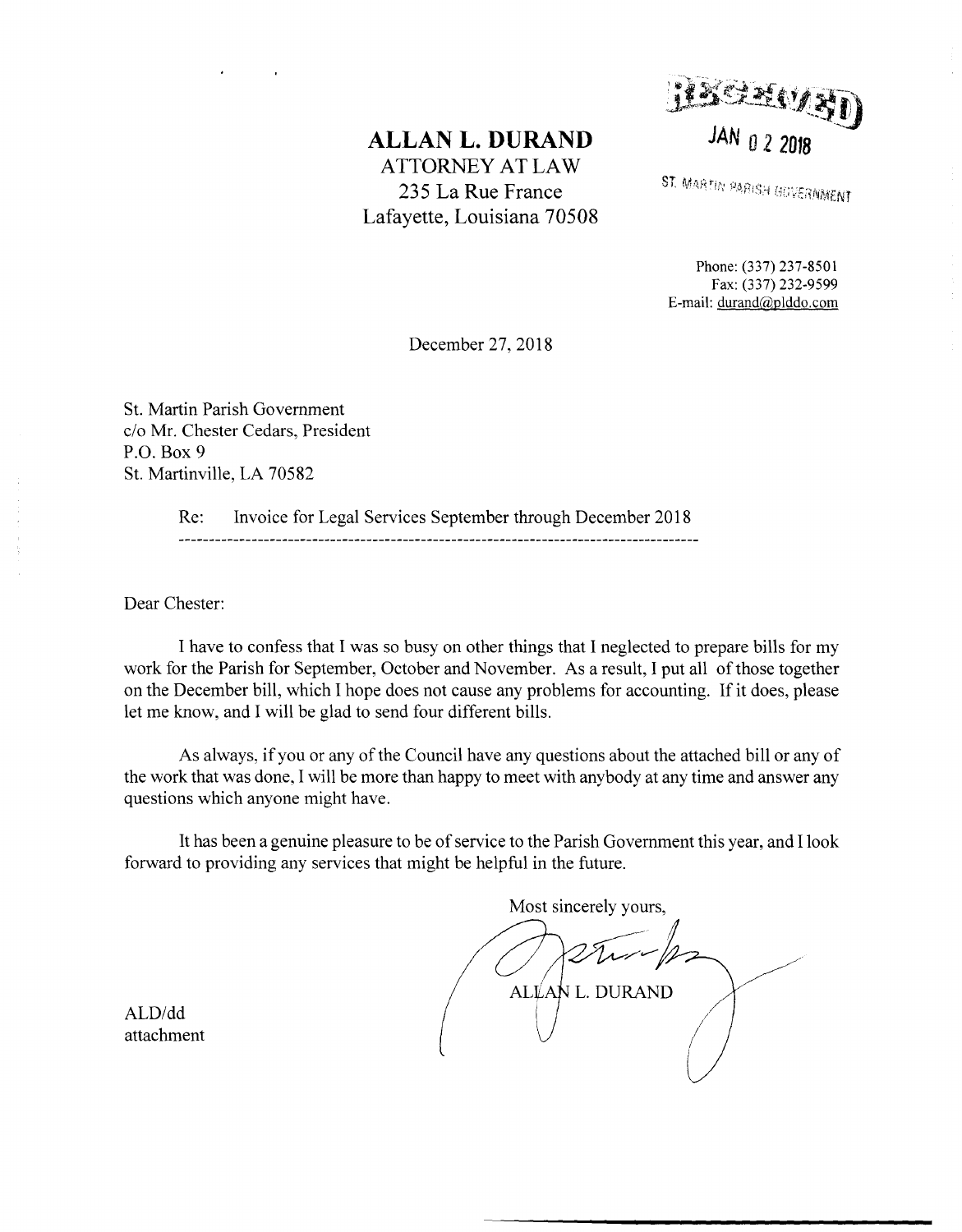### **ALLAN L. DURAND**  ATTORNEY AT LAW 235 La Rue France Lafayette, Louisiana 70508

Phone: (337) 237-8501 Fax: (337) 232-9599 E-mail: durand@plddo.com

December 27, 2018

St. Martin Parish Government c/o Mr. Chester Cedars, President P.O. Box 9 St. Martinville, LA 70582

 $\bullet$  . The simple  $\bullet$ 

RE: Legal Services

### **INVOICE FOR LEGAL SERVICES RENDERED SEPTEMBER THROUGH DECEMBER 2018**

### **2018:**

- 09/04 Review the Resolutions and other items on the agenda for the regular meeting today, plus the Ordinances up for public hearing
- 09/05 TC with Holly re: Jack Dwyer Road case; draft and deliver Order setting the Potato Shed Road case for hearing
- 09/06 Review 39 item Public Record request from Bryan Champagne and confer with Chester on response; review Reconventional Demand filed by Champagne and confer with Chester; conference call with Chester and Heath on LaMartiniere case; propose consent judgment to LaMartiniere's attorney; prepare a first draft of an Answer to the Bryan Champagne Reconventional Demand
- 09/10 Confer with Clerk on service of Potato Shed Order and Notice of Hearing; confer with John Seale re: same
- 09/11 Meet with Chester, Heath and Shaney at Government Building to work on response to 39 item Bryan Champagne public records request; confer with Champagne's attorney on the request; TC with attorney for Potato Shed injunction issues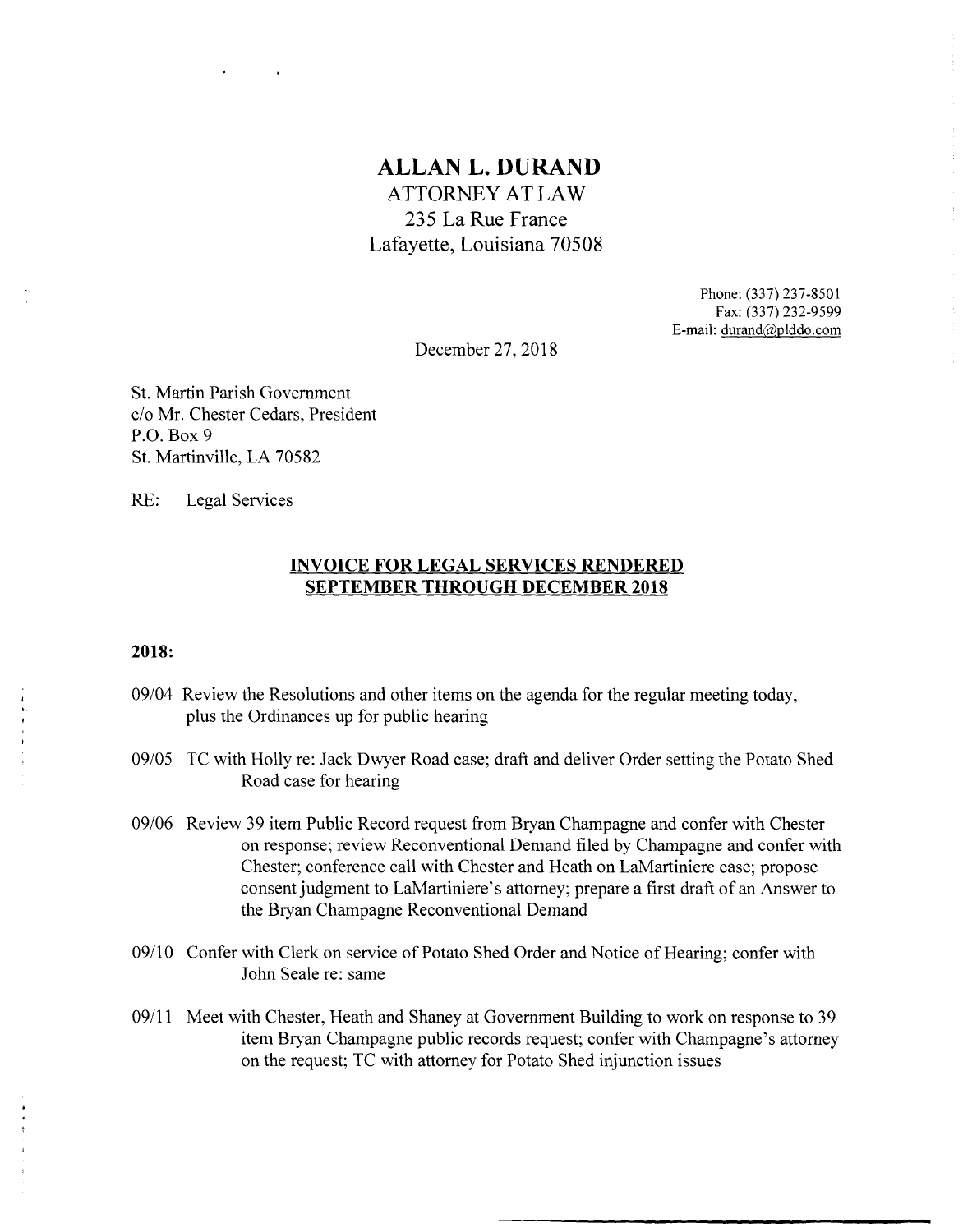- 09/12 Confer with Greg Logan (Champagne's attorney) re: various legal issues; confer with all attorneys on January trial date; draft Motion and Order to Reschedule Trial
- 09/18 Review agenda items and related issues for the Parish Committee meetings today; review Order in Jack Dwyer Road case and call Heath; send preliminary injunction to Judge Sigur to sign in Jack Dwyer case
- 09/19 Additional legal research related to the Bryan Champagne litigation; finish the first draft of the Answer to Reconventional Demand, and send to Chester to approve; begin preparing a response to Champagne's Second Interrogatories and Requests for Production; consult with Heath on evidence for the Jack Dwyer Road hearing
- 09/21 Continue preparing our response to the Requests for Production in the Bryan Champagne/Lake Martin case
- 09/24 Finish research and draft a pre-hearing brief in the Jack Dwyer Road injunction case; check with Cooney on facts; check with Sheriff on service; confer with Chester on service issue; continue work on the response to Requests for Production in the Lake Martin case
- 09/25 Review new photos from new pile of junk at Jack Dwyer; confer with Holli and Cooney on Jack Dwyer Road case and request service on the defendants in Kaplan; research issue of termination of a library employee on comp and send conclusions to library
- 09/26 Meet with Heath at Parish Government Building to see what documents he has in his file for the Bryan Champagne Public Records Request; confer with Chester on the letters to Alcohol Board or Health Department; make adjustments to Responses to Requests for Production
- 09/27 Continue work on the Response to the Second Set of Interrogatories and Requests for Production in the Bryan Champagne case; review all correspondence files for relevant documents

Attend the regular Parish Council meeting on 09/04

Attend the committee meetings on 09/18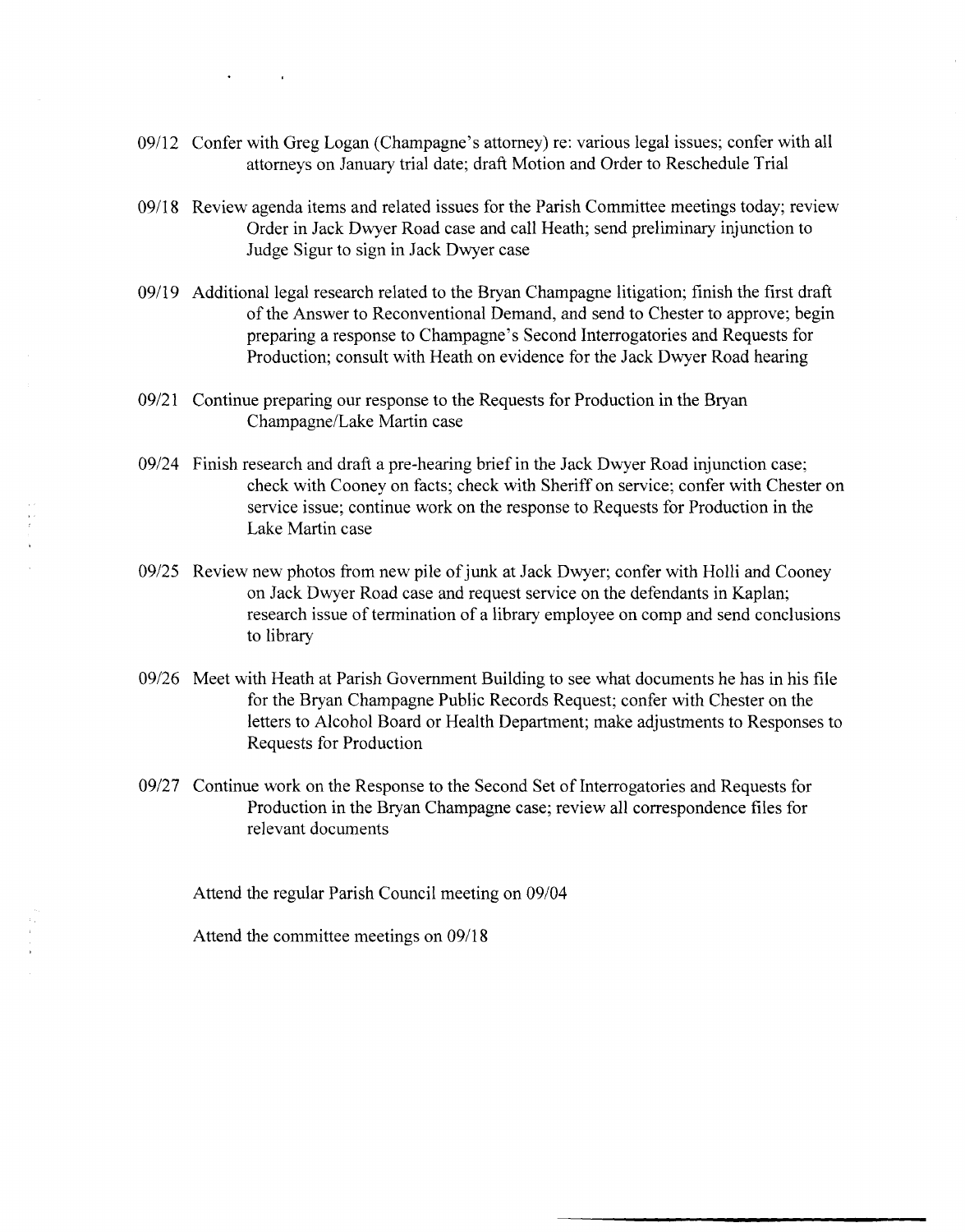10/01 Confer with Chester on Bryan Champagne case and related matters; continue work on Champagne response to discovery

 $\Phi_{\rm{eff}}$  and  $\Phi_{\rm{eff}}$  and  $\Phi_{\rm{eff}}$ 

- 10/02 Confer with Champagne's lawyer on various discovery problems; confer with Chester on the Zoning District Identification file; finish the first draft of the response to Champagne's discovery; review ordinance up for adoption at today's meeting
- 10/09 Continue work on responses to Bryan Champagne discovery and reconventional demand, and confer with Chester on both
- 10/10 Continue work on trying to get service in the Jack Dwyer Road injunction case; confer with Fay Tucker on whether our insurance would cover the Bryan Champagne reconventional demand; confer with our Jack Dwyer witnesses; revise Brief, send to Judge, and serve Defendants
- 10/11 TC with David Blansett to discuss the lawsuit; report to Chester on conversation with Blansett; second call from Blansett; continue preparation for hearing on Tuesday; confer with our witnesses
- 10/12 Confer with Cooney and continue preparation for the Jack Dwyer Road hearing
- 10/15 Meet with Fay Tucker on the Nolan Carmouche suit and report to Chester; meet with Cooney, Heath and Holli to prepare for Jack Dwyer hearing tomorrow; prepare a proposed Judgment; continue preparation for the hearing; check on possible exposure in the Nolan Carmouche case and confer with Chester; notify our insurer of the Champagne reconventional demand
- 10/16 Review ordinances and other matters coming up at committee meetings; meet with Heath for final trial preparation; go to Court for Blansett injunction hearing

Attend the regular Parish Council meeting on 10/02

Attend the committee meetings on 10/16

医生物学家

- 11/05 Review agenda for potential legal issues which may arise at the Council meeting today; confer with Holli on the Jack Dwyer Road case
- 11/12 Confer with Judge Landry's law clerk on the Jack Dwyer case and send information requested by the Judge with on explanation; report to Chester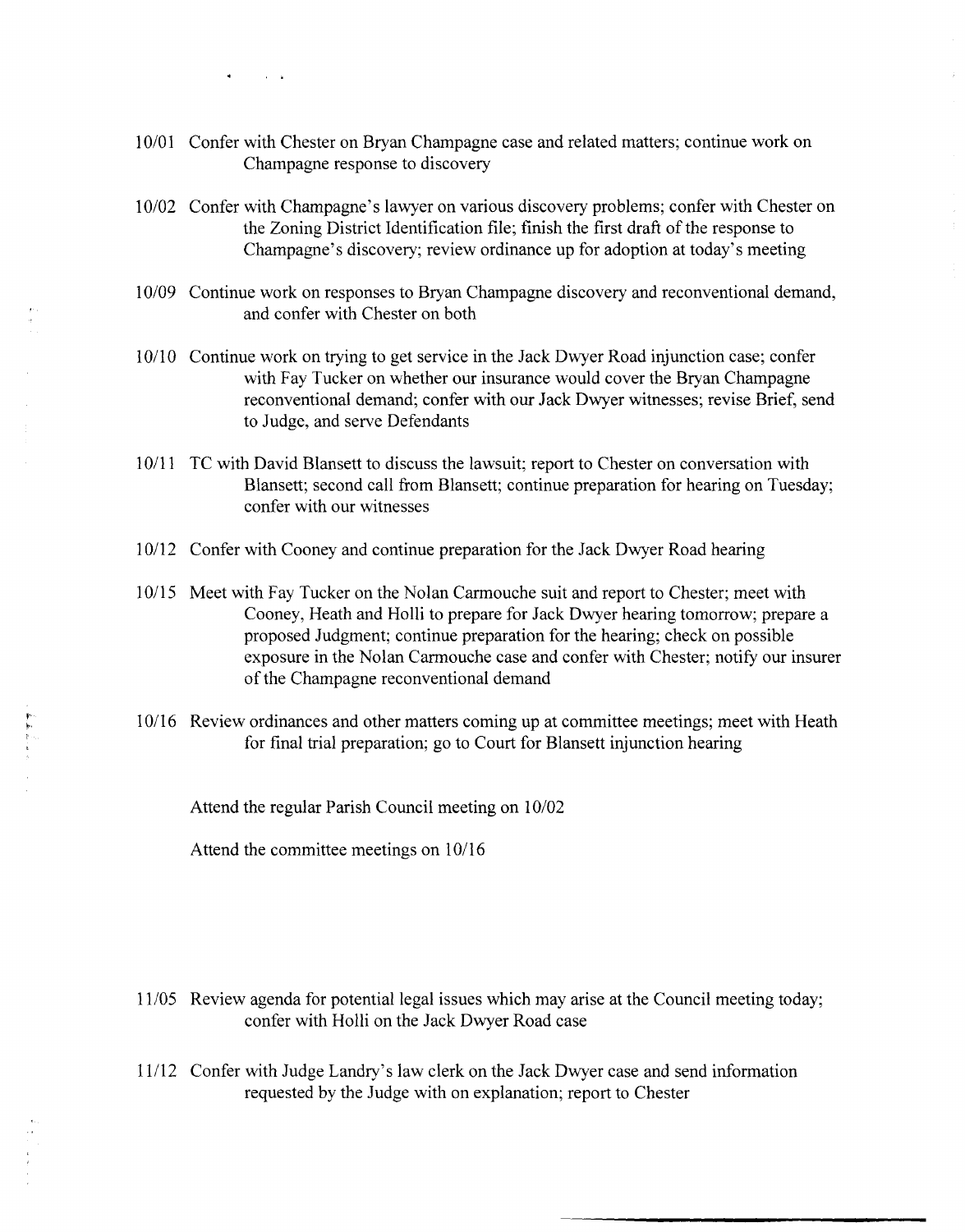11/17 Meet with Chester at his office to discuss various legal issues

**Contract Contract** 

- 11/20 Legal research on potential legal issues on the agenda for today's meeting; confer with Holli on Jack Dwyer Road issues; confer with Chester on Charter interpretation issue; research nuisance enforcement issue and write to Chester with suggestions
- 11/21 Confer with the Defendant's attorney in the Lamartiniere case, and report to Chester on settlement
- 11/27 Review Reasons for Judgment in Jack Dwyer Road case; meet with Chester to discuss; research the issues involved and prepare recommendations for Mr. Cedars
- 11/28 Confer with Chester on our options in the Jack Dwyer Road case

Attend the regular Parish Council meeting on 11/06

Attend the committee meetings on 11/20

御行 むす

 $\frac{16}{3}$ 

- 12/03 Review the Lamartiniere signed Judgment and advise Chester; meet with Chester to decide on the next steps in the Jack Dwyer litigation
- 12/04 Confer with Bryan Champagne's attorney re: dispute over our response to his discovery; research related issues for today's Council meeting
- 12/06 Prepare an Ordinance for Chester's review to move "Nuisance" and "Enforcement" from Article V to Article I of Section 24
- 12/10 Make changes to amendment of Nuisance Ordinance as suggested by Chester and send to Chester to review; contact Chester about cutting grass in the Park
- 12/17 Meet with Broussard city attorney to reopen discussion on dividing the joint economic development funds
- 12/19 Pull and provide documents to our liability insurer re: the reconventional demand in the Bryan Champagne case and provide additional information requested by our insurance company adjuster; confer with Schoeffler re: his intervention; confer with the attorney for the Intervenor on the stipulation of facts for a potential motion for summary judgment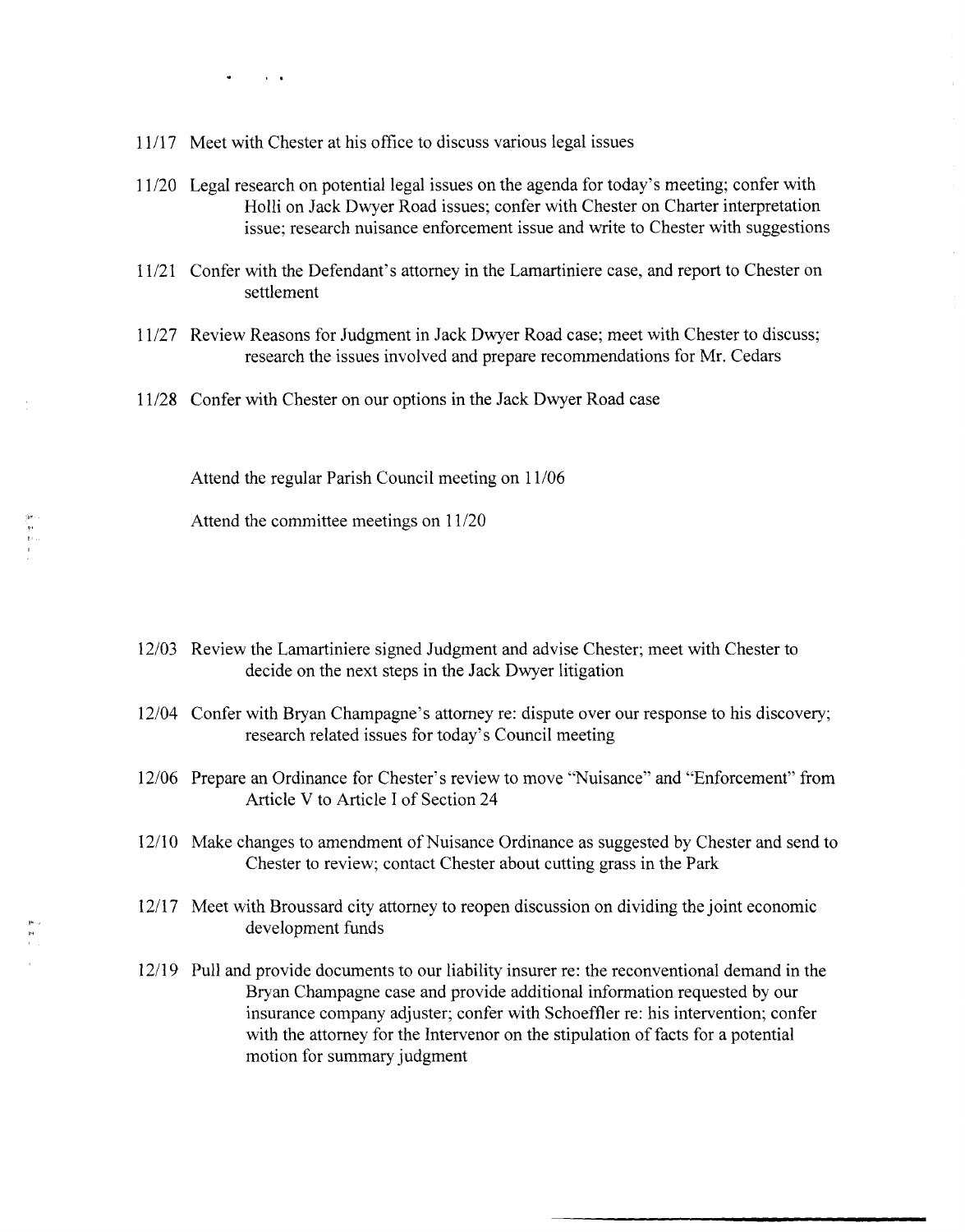12/20 Confer with Broussard city attorney on possible annexation by Broussard in St. Martin Parish

Attend the regular Parish Council meeting on 12/04

Attend the committee meetings on 12/18

 $\blacktriangleleft$ 

 $\begin{array}{c} 0.1 \\ 0.1 \\ 0.2 \end{array}$ 



- \$3,500 legal services for September
- \$ 500 attendance at both September Council meetings
- \$2,350 legal services for October
- \$ 500 attendance at both October Council meetings
- \$1, 100 legal services for November
- \$ 500 attendance at both November Council meetings
- \$ 950 legal services for December
- \$ 500 attendance at both December Council meetings

TOTAL DUE \$9,900.00

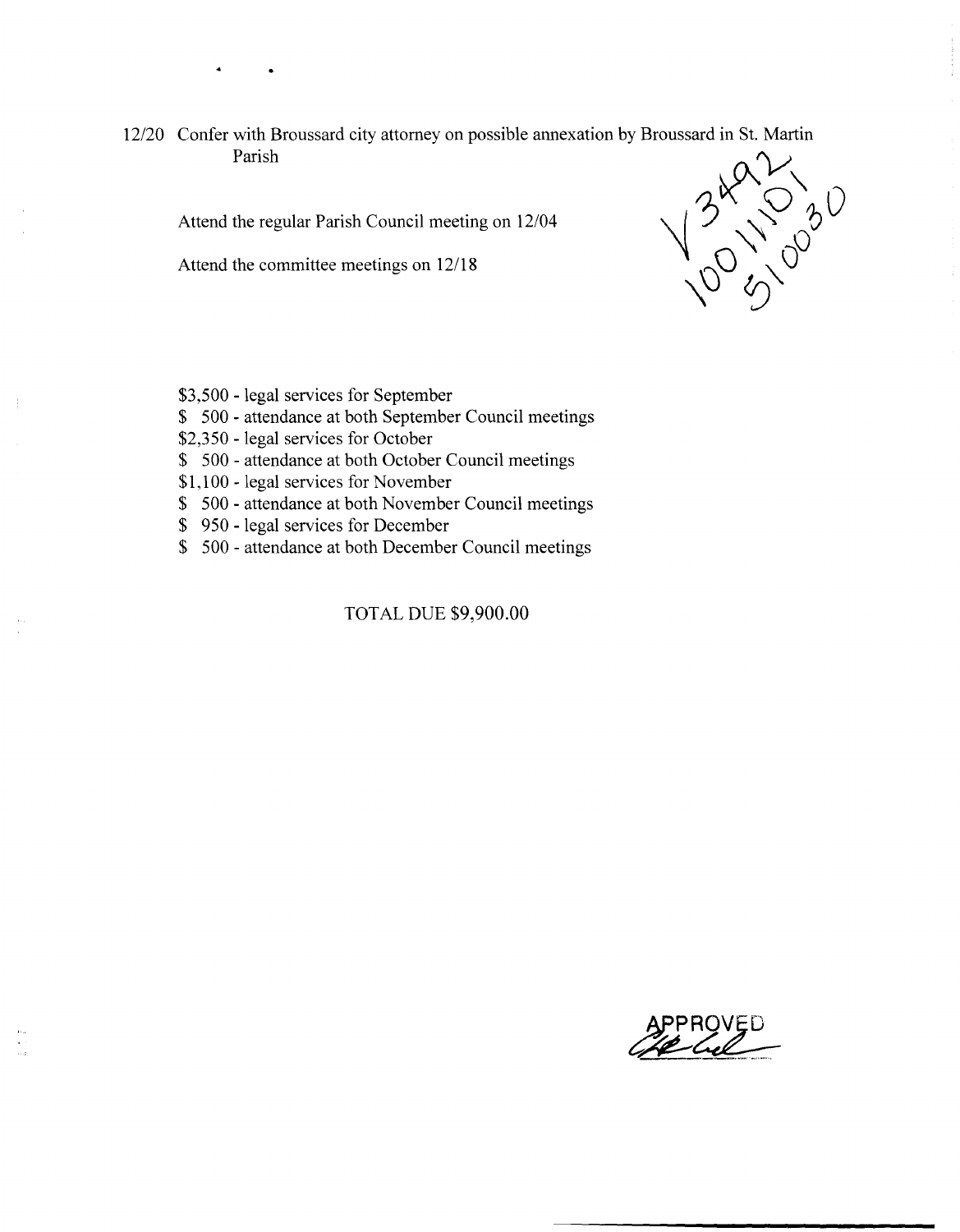| <b>St. Martin Parish Government</b>                                      | Page 1                                                                                                         | of $1$                         | <b>Check Number:</b> | 00084441              |
|--------------------------------------------------------------------------|----------------------------------------------------------------------------------------------------------------|--------------------------------|----------------------|-----------------------|
| <b>Invoice Date</b><br><b>Invoice Number</b><br>X.                       |                                                                                                                | <b>Description</b>             |                      | <b>Invoice Amount</b> |
| 05/23/2019 CASE-0839626                                                  | ENTITLED JUDGMENT BRYAN CHAMPAGNE-CASE-0839626                                                                 |                                |                      | \$4,473.27            |
|                                                                          | GL-10021101-510030                                                                                             |                                |                      |                       |
|                                                                          |                                                                                                                |                                |                      |                       |
|                                                                          |                                                                                                                |                                |                      |                       |
|                                                                          |                                                                                                                |                                |                      |                       |
|                                                                          |                                                                                                                |                                |                      |                       |
|                                                                          |                                                                                                                |                                |                      |                       |
|                                                                          |                                                                                                                |                                |                      |                       |
|                                                                          |                                                                                                                |                                |                      |                       |
|                                                                          |                                                                                                                |                                |                      |                       |
|                                                                          |                                                                                                                |                                |                      |                       |
|                                                                          |                                                                                                                |                                |                      |                       |
|                                                                          |                                                                                                                |                                |                      |                       |
|                                                                          |                                                                                                                |                                |                      |                       |
|                                                                          |                                                                                                                |                                |                      |                       |
|                                                                          |                                                                                                                |                                |                      |                       |
|                                                                          |                                                                                                                |                                |                      |                       |
|                                                                          |                                                                                                                |                                |                      |                       |
|                                                                          |                                                                                                                |                                |                      |                       |
|                                                                          |                                                                                                                |                                |                      |                       |
|                                                                          |                                                                                                                |                                |                      |                       |
|                                                                          |                                                                                                                |                                |                      |                       |
|                                                                          |                                                                                                                |                                |                      |                       |
|                                                                          |                                                                                                                |                                |                      |                       |
|                                                                          |                                                                                                                |                                |                      |                       |
|                                                                          |                                                                                                                |                                |                      |                       |
|                                                                          |                                                                                                                |                                |                      |                       |
|                                                                          |                                                                                                                |                                |                      |                       |
|                                                                          |                                                                                                                |                                |                      |                       |
|                                                                          |                                                                                                                |                                |                      |                       |
|                                                                          |                                                                                                                |                                |                      |                       |
|                                                                          |                                                                                                                |                                |                      |                       |
|                                                                          |                                                                                                                |                                |                      |                       |
|                                                                          |                                                                                                                |                                |                      |                       |
|                                                                          |                                                                                                                |                                |                      |                       |
|                                                                          |                                                                                                                |                                |                      |                       |
|                                                                          |                                                                                                                |                                |                      |                       |
| Vendor No.                                                               | <b>Vendor Name</b>                                                                                             | Check No.<br><b>Check Date</b> |                      | <b>Check Amount</b>   |
| 3492                                                                     | DURAND, ALLAN L.                                                                                               | 00084441<br>06/01/2019         |                      | \$4,473.27            |
|                                                                          |                                                                                                                |                                |                      |                       |
|                                                                          | FOR SECURITY PURPOSES, THE FACE OF THIS DOCUMENT CONTAINS A COLORED BACKGROUND AND MICROPRINTING IN THE BORDER |                                |                      |                       |
| <b>St. Martin Parish Government</b>                                      |                                                                                                                |                                |                      |                       |
| Master Account                                                           |                                                                                                                | Vendor                         | Check<br>Date        | Check                 |
| P.O. Box 9                                                               |                                                                                                                | Number                         |                      | Number                |
| 301 W. Port Street<br>St. Martinville, LA 70582                          |                                                                                                                | 3492                           | 06/01/2019           | 00084441              |
| (337) 394-2200                                                           |                                                                                                                |                                |                      |                       |
|                                                                          |                                                                                                                |                                |                      |                       |
| <b>COVERNMENT</b>                                                        |                                                                                                                |                                |                      |                       |
|                                                                          |                                                                                                                |                                |                      | \$4,473.27            |
| Pay Four Thousand Four Hundred Seventy Three Dollars and 27 cents ****** |                                                                                                                |                                |                      |                       |
|                                                                          |                                                                                                                |                                |                      |                       |
|                                                                          |                                                                                                                |                                |                      |                       |
| DURAND, ALLAN L.<br>To The                                               |                                                                                                                | <b>FILE COPY</b>               |                      |                       |
| 235 LA RÚE FRANCE<br>Order Of<br>LAFAYETTE, LA 70508                     |                                                                                                                | <b>NON-NEGOTIABLE</b>          |                      |                       |
|                                                                          |                                                                                                                |                                |                      |                       |
|                                                                          |                                                                                                                |                                |                      |                       |
|                                                                          | н.<br>SECURITY FEATURES INCLUDED. DETAILS ON BACK                                                              | $\mathbf{e}$                   |                      |                       |
|                                                                          |                                                                                                                |                                |                      |                       |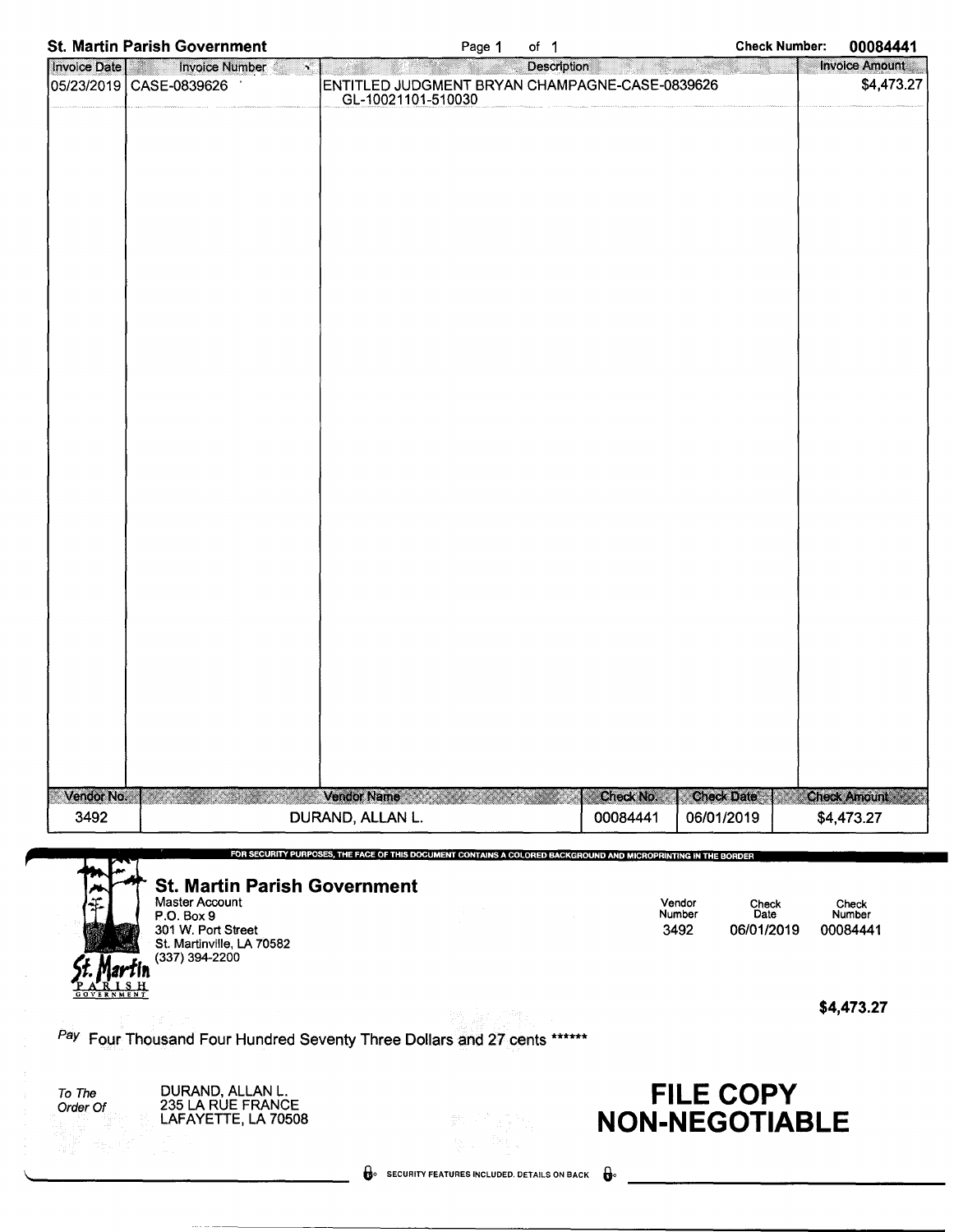$\label{eq:2.1} \frac{1}{\sqrt{2}}\left(\frac{1}{\sqrt{2}}\right)^{2} \left(\frac{1}{\sqrt{2}}\right)^{2} \left(\frac{1}{\sqrt{2}}\right)^{2} \left(\frac{1}{\sqrt{2}}\right)^{2} \left(\frac{1}{\sqrt{2}}\right)^{2} \left(\frac{1}{\sqrt{2}}\right)^{2} \left(\frac{1}{\sqrt{2}}\right)^{2} \left(\frac{1}{\sqrt{2}}\right)^{2} \left(\frac{1}{\sqrt{2}}\right)^{2} \left(\frac{1}{\sqrt{2}}\right)^{2} \left(\frac{1}{\sqrt{2}}\right)^{2} \left(\$ 

 $\label{eq:2.1} \frac{d\mathbf{x}}{d\mathbf{x}} = \frac{d\mathbf{x}}{d\mathbf{x}} + \frac{d\mathbf{x}}{d\mathbf{x}} + \frac{d\mathbf{x}}{d\mathbf{x}} + \frac{d\mathbf{x}}{d\mathbf{x}} + \frac{d\mathbf{x}}{d\mathbf{x}} + \frac{d\mathbf{x}}{d\mathbf{x}} + \frac{d\mathbf{x}}{d\mathbf{x}} + \frac{d\mathbf{x}}{d\mathbf{x}} + \frac{d\mathbf{x}}{d\mathbf{x}} + \frac{d\mathbf{x}}{d\mathbf{x}} + \frac{d\mathbf{x}}{d\mathbf{x}} + \frac{d\mathbf$ 

 $\label{eq:2} \mathcal{E} = \frac{1}{2} \sum_{i=1}^n \frac{1}{2} \sum_{j=1}^n \frac{1}{2} \sum_{j=1}^n \frac{1}{2} \sum_{j=1}^n \frac{1}{2} \sum_{j=1}^n \frac{1}{2} \sum_{j=1}^n \frac{1}{2} \sum_{j=1}^n \frac{1}{2} \sum_{j=1}^n \frac{1}{2} \sum_{j=1}^n \frac{1}{2} \sum_{j=1}^n \frac{1}{2} \sum_{j=1}^n \frac{1}{2} \sum_{j=1}^n \frac{1}{2} \sum_{j=1}$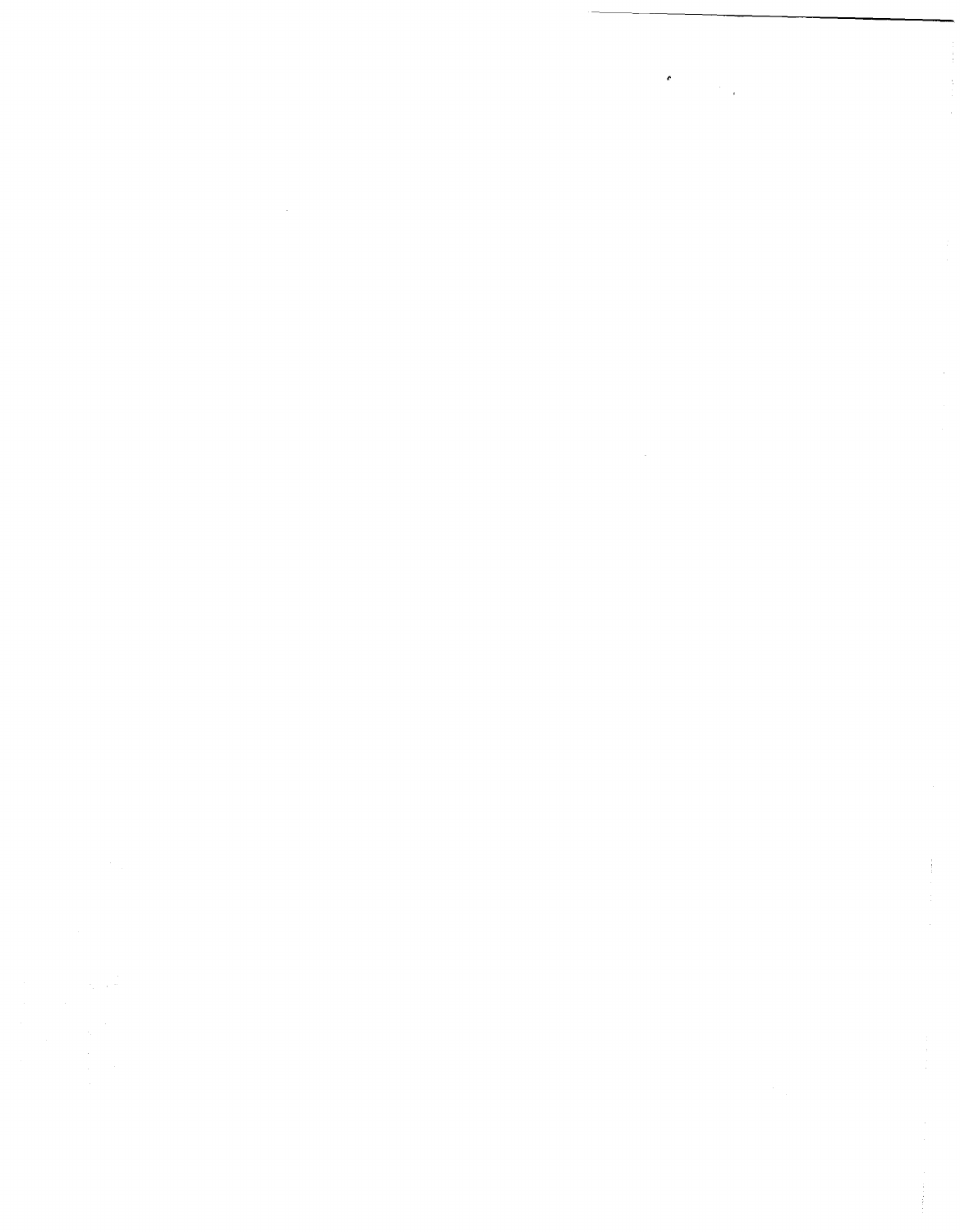13492

**ALLAN L. DURAND**  ATTORNEY ATLAW 235 La Rue France Lafayette, Louisiana 70508

水性地体系

**MAY 2 J 2019** 

 $\mathcal{L}^{\mathcal{L}}$  , and the size of the state of the state  $\mathcal{L}^{\mathcal{L}}$ 

Phone: (337) 237-8501 Fax: (337) 232-9599 E-mail: durand@plddo.com

May 23, 2019

Mr. Chester Cedars, Parish President St. Martin Parish Government P.O. Box 9 St. Martinville, LA 70582

> Re: St. Martin Parish vs. Bryan Champagne ---------

Dear Chester:

Had I sent you this cost bill before?

Let me know if you have any questions.

ALD/dd enclosure

Most sincerely yours ALLAN L. DURAND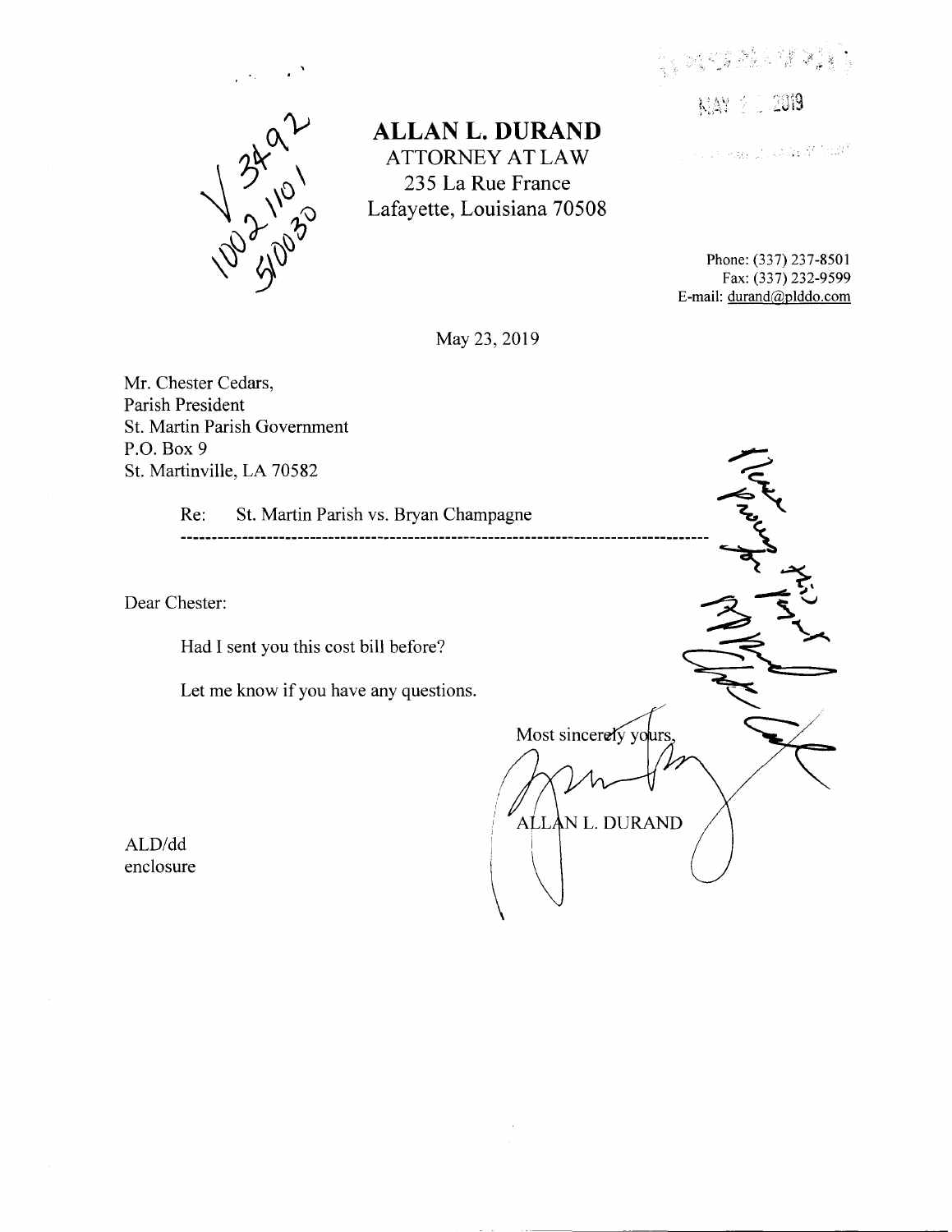

Eugni a. uf

*Deputy Clerk of Court St. Martin Parish P.O. Box 308 St. Martinville, LA. 70582*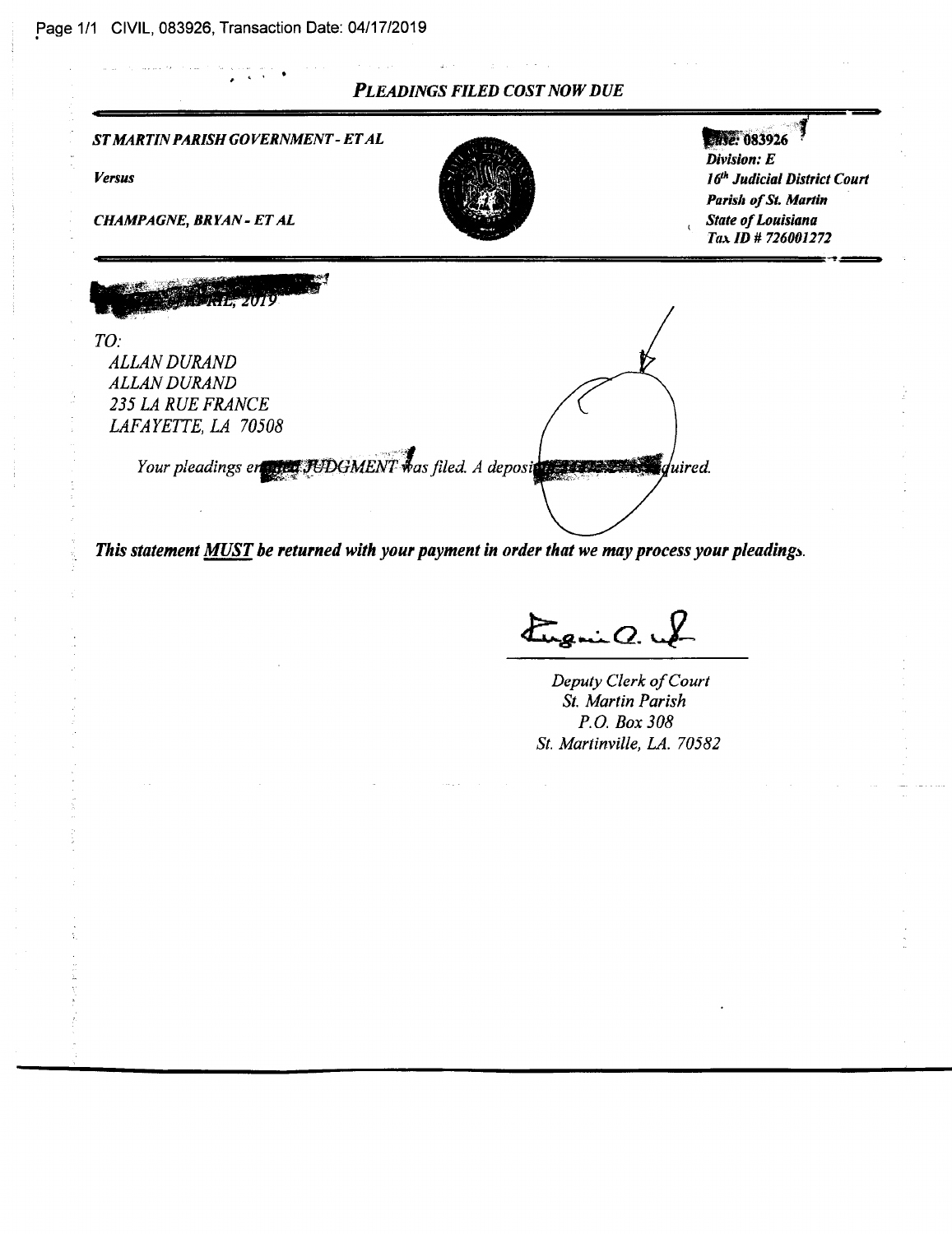| <b>St. Martin Parish Government</b>          | Page 1                                        | of $1$                         | <b>Check Number:</b> | 00083143              |
|----------------------------------------------|-----------------------------------------------|--------------------------------|----------------------|-----------------------|
| <b>Invoice Date</b><br><b>Invoice Number</b> |                                               | <b>Description Description</b> | The Ship             | <b>Invoice Amount</b> |
| 03/15/2019 03-11-2019<br>¥.                  | 1/2 OF FEES-CASE #85864<br>GL-10021101-510030 |                                |                      | \$588.98              |
|                                              |                                               |                                |                      |                       |
|                                              |                                               |                                |                      |                       |
|                                              |                                               |                                |                      |                       |
|                                              |                                               |                                |                      |                       |
|                                              |                                               |                                |                      |                       |
|                                              |                                               |                                |                      |                       |
|                                              |                                               |                                |                      |                       |
|                                              |                                               |                                |                      |                       |
|                                              |                                               |                                |                      |                       |
|                                              |                                               |                                |                      |                       |
|                                              |                                               |                                |                      |                       |
|                                              |                                               |                                |                      |                       |
|                                              |                                               |                                |                      |                       |
|                                              |                                               |                                |                      |                       |
|                                              |                                               |                                |                      |                       |
|                                              |                                               |                                |                      |                       |
|                                              |                                               |                                |                      |                       |
|                                              |                                               |                                |                      |                       |
|                                              |                                               |                                |                      |                       |
|                                              |                                               |                                |                      |                       |
|                                              |                                               |                                |                      |                       |
|                                              |                                               |                                |                      |                       |
|                                              |                                               |                                |                      |                       |
|                                              |                                               |                                |                      |                       |
|                                              |                                               |                                |                      |                       |
| Vendor No.                                   | <b>Vendor Name</b>                            | Check No.                      | <b>Check Date</b>    | <b>Check Amount</b>   |
| 3492                                         | DURAND, ALLAN L.                              | 00083143                       | 03/25/2019           | \$588.98              |

overnment Master Account P.O. Box 9<br>301 W. Port Street

Vendor Check<br>Date Number 3492 03/25/2019

Check<br>Number 00083143

\$588.98

Pay Five Hundred Eighty Eight Dollars and 98 cents \*\*\*\*\*\*

To The Order Of DURAND, ALLAN L.<br>235 LA RUE FRANCE<br>LAFAYETTE, LA 70508

St. Martinville, LA 70582<br>(337) 394-2200

# FILE COPY<br>NON-NEGOTIABLE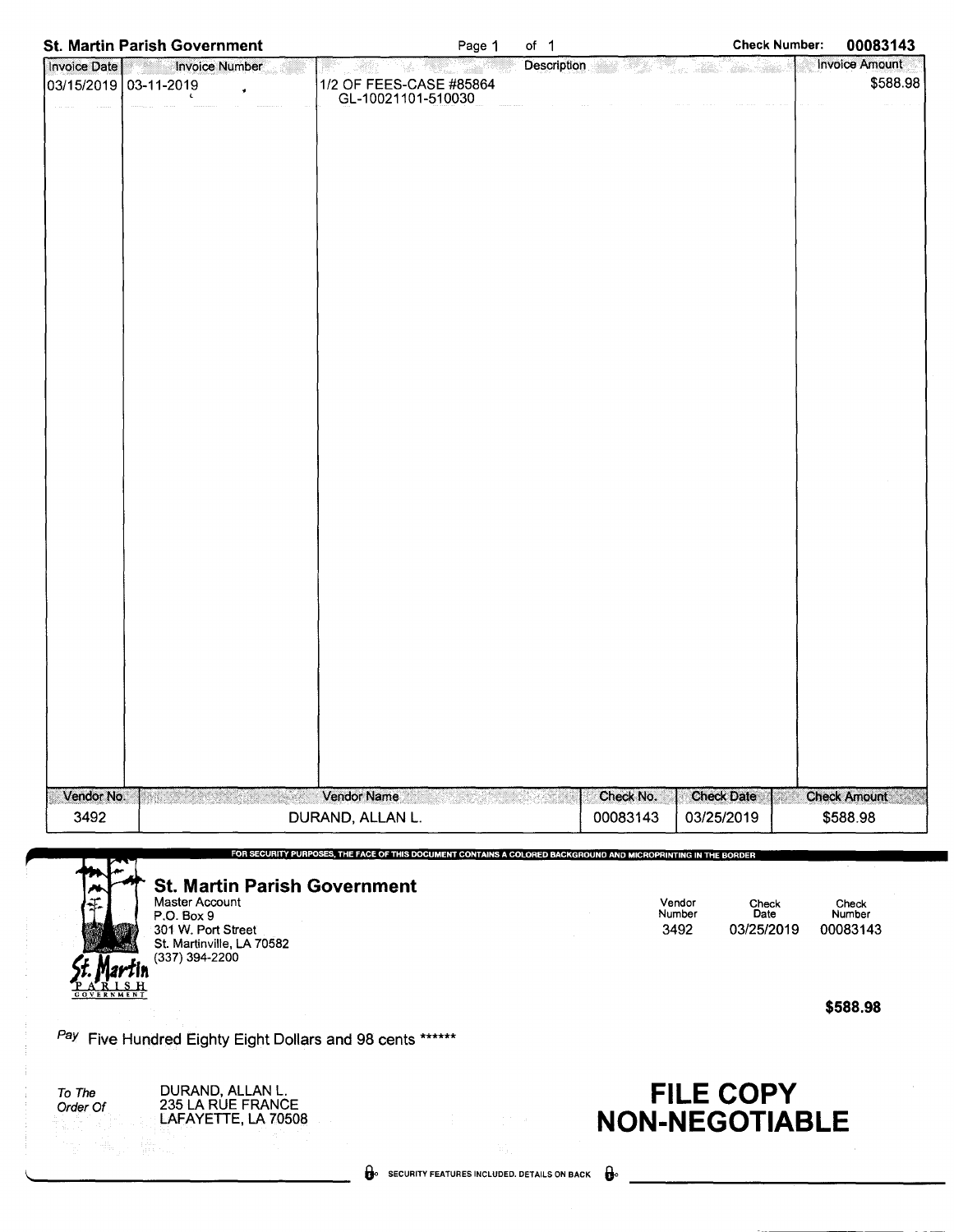# 

 $\langle \hat{\xi}^{\dagger} \hat{\xi}^{\dagger} \rangle$ 

**ECONOT WERGE / SIGN/ STAMP BELOW THIS LINE** 

 $\label{eq:K} \mathbf{X}$  where  $\mathcal{P}(\mathbf{y})$  is the set of the set of

 $\tilde{\mathbf{x}}$ 

 $\frac{1}{2}$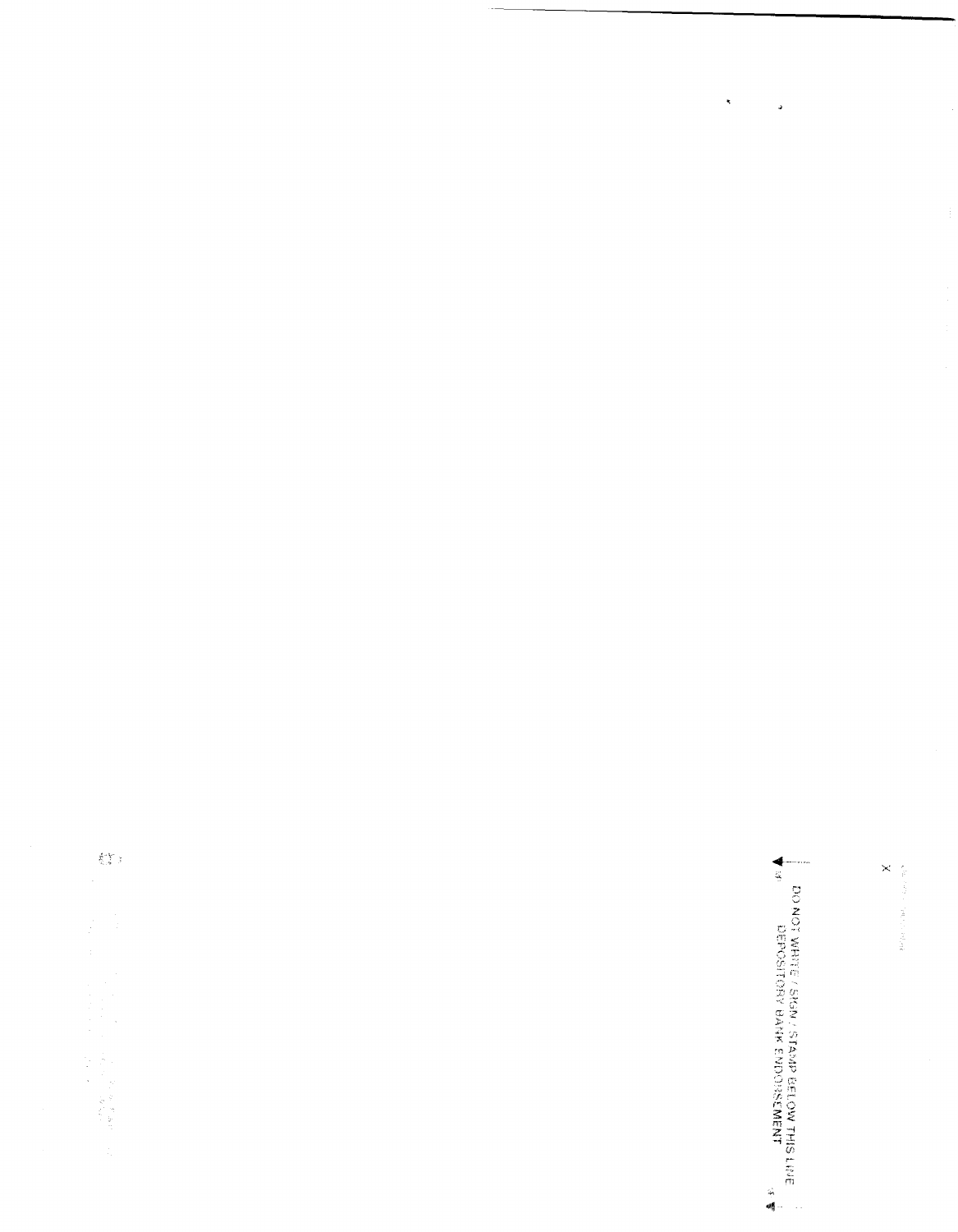### **ALLAN L. DURAND**

ATTORNEY AT LAW 235 La Rue France Lafayette, Louisiana 70508



Phone: (337) 237-8501 Fax: (337) 232-9599 E-mail: durand@plddo.com

DATE: March 11, 2019

TO: Mr. Chester Cedars

FAX NO.: 394-2203

- FROM: Allan L. Durand
- RE: St. Martin Parish Government vs. Odell and Tammy Lamartiniere Docket 85864 Div C St. Martin Parish 16th J.D.C.

St. Martin Parish Government vs. David Blansett et al Docket No 87116-H St Martin Parish 16<sup>th</sup> J.D.C.

Dear Chester,

Attached please find a statement from the Clerk's Office for \$1,016.75 in costs in our unsuccessful litigation against David Blansett, together with a bill for \$5 8 8. 98 for our half of the costs in the Odell Lamartiniere case.

Please let me know if you need me to do anything.

Most sincerely yours,

 $\alpha$ lla  $_{41}$ 

ALLAN L. DURAND  $ALD/dd$ attachments

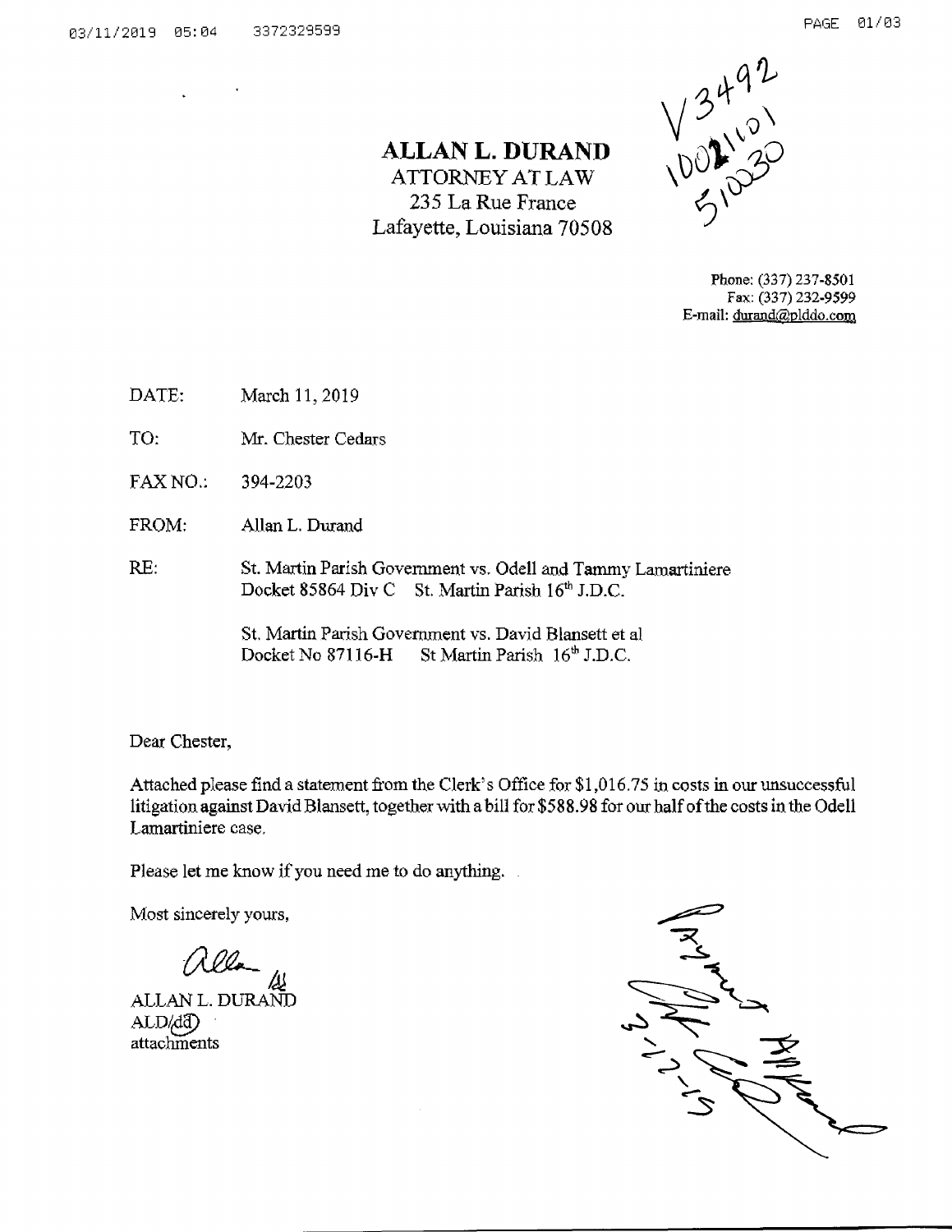### **STATEMENT**

### Clerk of Court - St. Martin Parish

## **Becky P. Patin**

**Clerk of Court** 

J. BOX 308 St Martinville, LA 70582 Phone: (337) 394-2210



 $\sim$   $\sim$   $\sim$ 

LAMARTINIERE, ODELL

**L. Party : . Plaintiff - ST MARTIN PARISH GOVERNMENT** 

| <b>Date</b> | <b>Description</b>                           | <b>Amount</b> |
|-------------|----------------------------------------------|---------------|
| 03/02/2019  | Your costs in above entitled numbered matter | \$1,177.96    |
|             | <b>Refunds Paid</b>                          | \$0.00        |
|             | <b>Advance Deposit</b>                       | $$588.98 -$   |
|             | <b>Pre-Paid Costs</b>                        | \$0.00        |
|             | <b>Total Due</b>                             | \$588.98      |
|             |                                              |               |

ALLAN DURAND 235 LA RUE FRANCE LAFAYETTE. LA 70508